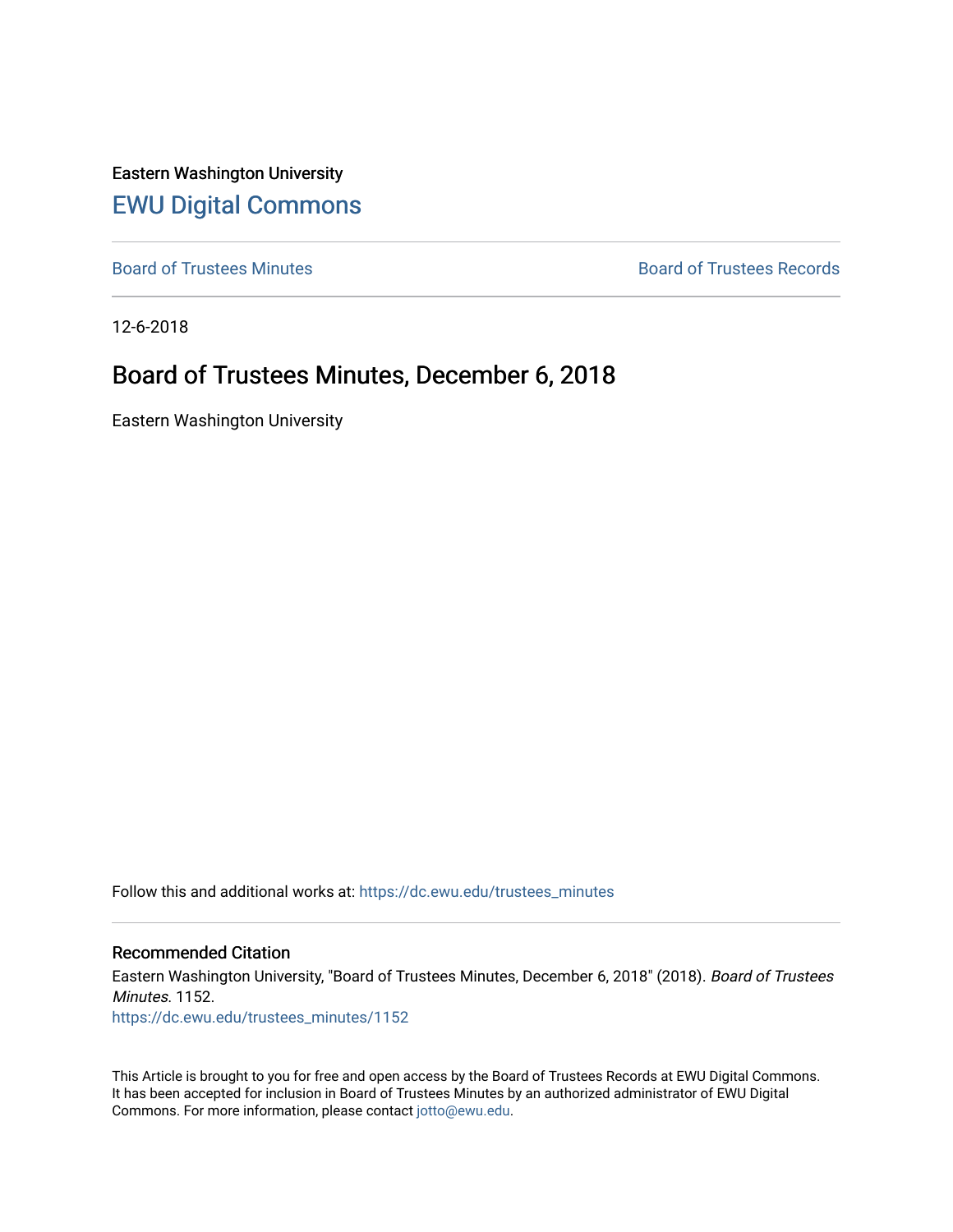

# BOARD OF TRUSTEES **Regular Meeting** Thursday - Friday, December 6-7, 2018

## **Minutes**

## Thursday, December 6, 2018

Trustees Present Uriel Iñiguez Demie Wamsley James Murphy Jay Manning Define Wantsley<br>James Murphy<br>Jay Manning<br>Michael Finley<br>Robert Whaley<br>Vicki Wilson Michael Finley Vicki Wilson Kim Pearman-Gillman

## Work Session

- 1. Student Update. Student Trustee Demie Wamsley presented on her activities in engaging students and connecting with various groups across campus.
- 2. Role of BOT Chair and Vice Chair. Vice-Chair Vicki Wilson presented that she will prepare the Board report for each meeting for the next year. It will be decided after that if it is worthwhile. The draft document of the roles and responsibilities of the chair and vice-chair will be presented as a consent action item at the next Board meeting for adoption as an operational document.
- 3. Enrollment Update. Angela Jones, Vice President for Student Affairs, presented trends in enrollment numbers over the last six years. She also gave an overview of the current goals and future direction of the Student Affairs division.
- 4. Graduation Rates & Retention. Mark Baldwin, Associate Vice President for Academic Plamiing, presented on 6-year graduation and retention rates. He and Heather Page, Executive Director, Center for Academic Advising, talked about efficiencies they are implementing to improve retention and gradation.
- 5. General Budget Discussion. Mary Voves, Vice President for Business and Finance, presented on the FY 2019-2021 budget plan, covering both national and state trends and details of EWU's finances.
- 6. Athletics Budget Discussion. Mary Voves, Vice President for Business and Finance, and Lynn Hickey, Athletic Director, presented the intercollegiate athletics financial update for EWU and the FY 2019 financial plan.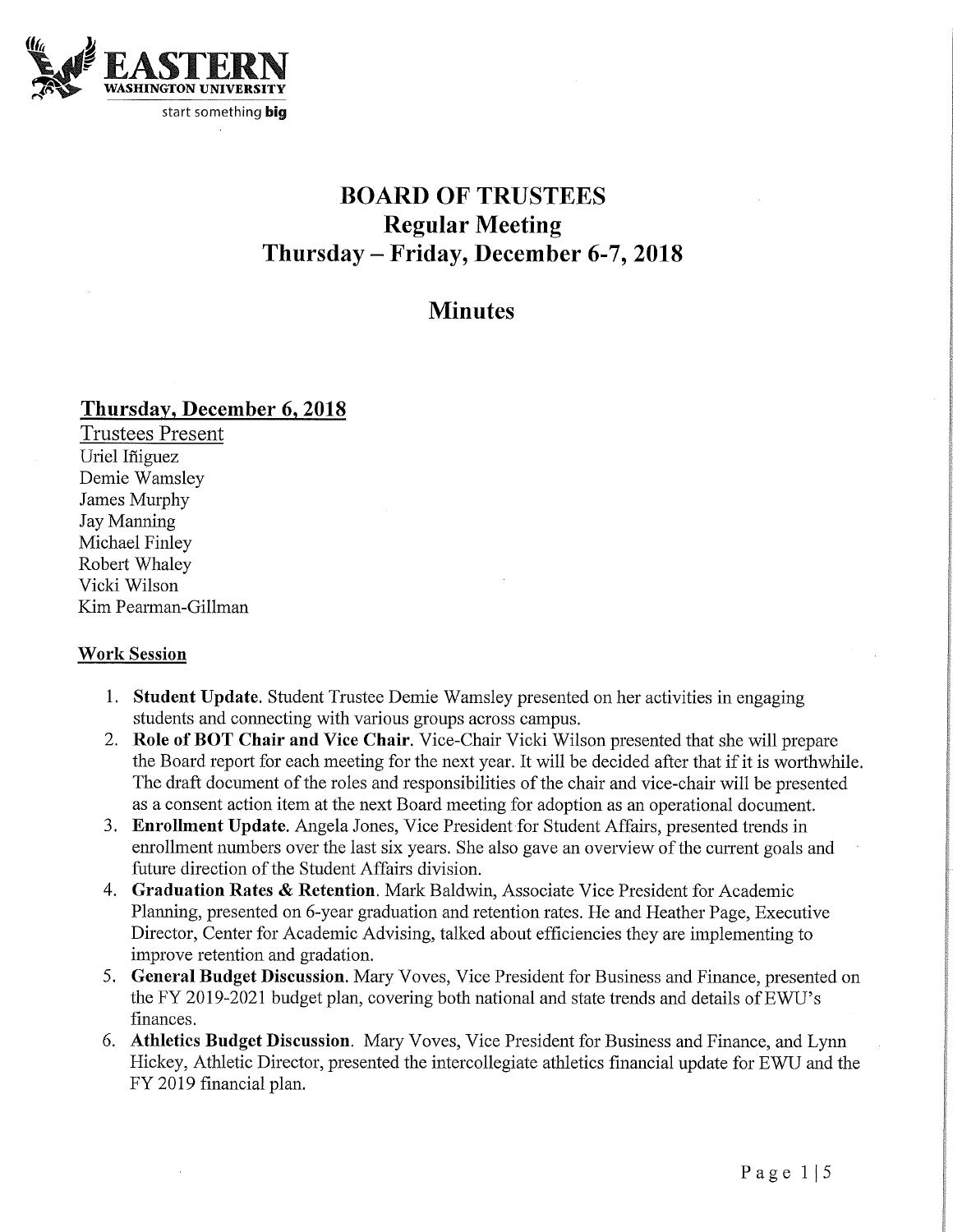

7. Legislative Priorities & Engagement with Legislators. David Buri, Director of Government Relations, and Catherine Kardong, Assistant Attorney General, discussed lobbying regulations and record-keeping mles for Trustees engaging with legislators. David Buri further discussed recent election outcomes, goals for this session, and early plans for the next session.

## Friday, December 7,2018

Trustees Present Uriel Iniguez Demie Wamsley James Murphy Jay Manning Michael Finley Robert Whaley Vicki Wilson Kim Pearman-Gillman

## Call to Order

Chair Iñiquez called the meeting to order.

## Quorum

A quorum was present.

## Board Committee of the Whole

Foundation Update. Chandra Schumacher, Interim Executive Director for the EWU Foundation, and Mark Thompson, Chair of the EWU Foundation Board, presented an update on the success of their Giving Joy Day campaign.

Legislative Updates. David Buri, Director of Government Relations, presented an update on current legislative activities and discussed the importance of building relationships with senators and representatives.

Risk and Compliance Plan. Annika Scharosch, Associate Vice President for Civil Rights, Compliance and Enterprise Risk Management, presented the roles and responsibilities of risk and compliance for Trustees and for the whole university. She discussed the overarching Enterprise Risk Management plan, one piece of which is compliance.

Diversity and Inclusion. Shari Clarke, Vice President for Diversity & Inclusion, and Blake Meyer, Student Diversity Ambassador, presented on the goal of EWU becoming a Diversity Serving Institution and provided updates on various pathways for success for diversity on campus.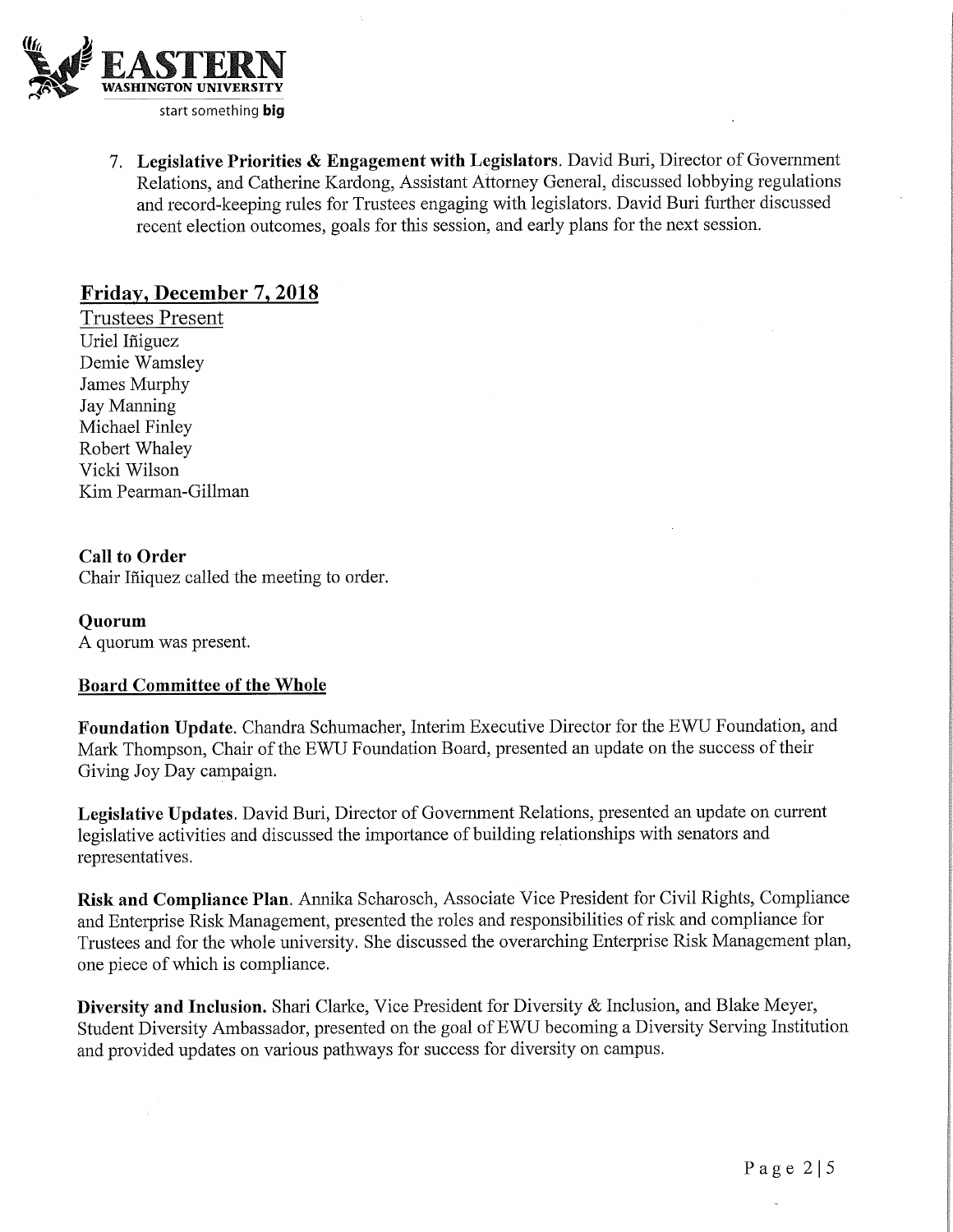

College Spotlight - Libraries. Charlie Mutschler, Interim Dean of EWU Libraries  $\&$  Learning Commons, presented on the function of the library as being the foundation of an engaged learning experience and contributing to overall student success. He further presented on the resources the library provides to students on both the Cheney and Spokane campuses.

Annual Security Report. Police Chief Tim Walters and Deputy Chief Jay Day presented the annual Clery Report, also known as the annual security and fire safety report. They presented the annual data and statistics for EWU in accordance with the Jeanne Clery Act of 1998 and the associated amendments and further discussed improvements and goals for campus safety and security.

Policies - First Read. Joe Fuxa, Labor Relations Manager, and Annika Scharosch, AVP for Civil Rights, Compliance and Enterprise Risk Management, presented the first read of the following Eastern policies. These are posted on the policy website, open for comment.

- WAC 172-90: Academic Integrity
- EWU 201-01: Policy Management
- EWU 201-04: Enterprise Risk Management
- EWU 302-08: Conflicts of Interest- Research & Technology Transfer
- EWU 402-03: Accommodating Persons with Disabilities
- EWU 403-01: Holidays
- EWU 502-04: Student Immunizations
- Repeal of UGS 800-120-020 (Academic Assessment)

## Executive Session

Chair Iñiguez convened an executive session under RCW  $42.301.110(1)(b)(f)$  and (i); To consider the selection of a site or the acquisition of real estate by lease or purchase; To receive and evaluate complaints or charges brought against a public officer or employee; and to discuss with legal counsel representing the agency matters relating to agency enforcement actions or, litigation or potential litigation. Executive session concluded at 1:08 pm.

#### Reconvene

Chair Iñiguez called the regular meeting of the Eastern Washington University Board of Trustees to order at 1:08 pm. Chair Iñiguez announced that no final action was taken by the Board during the executive session.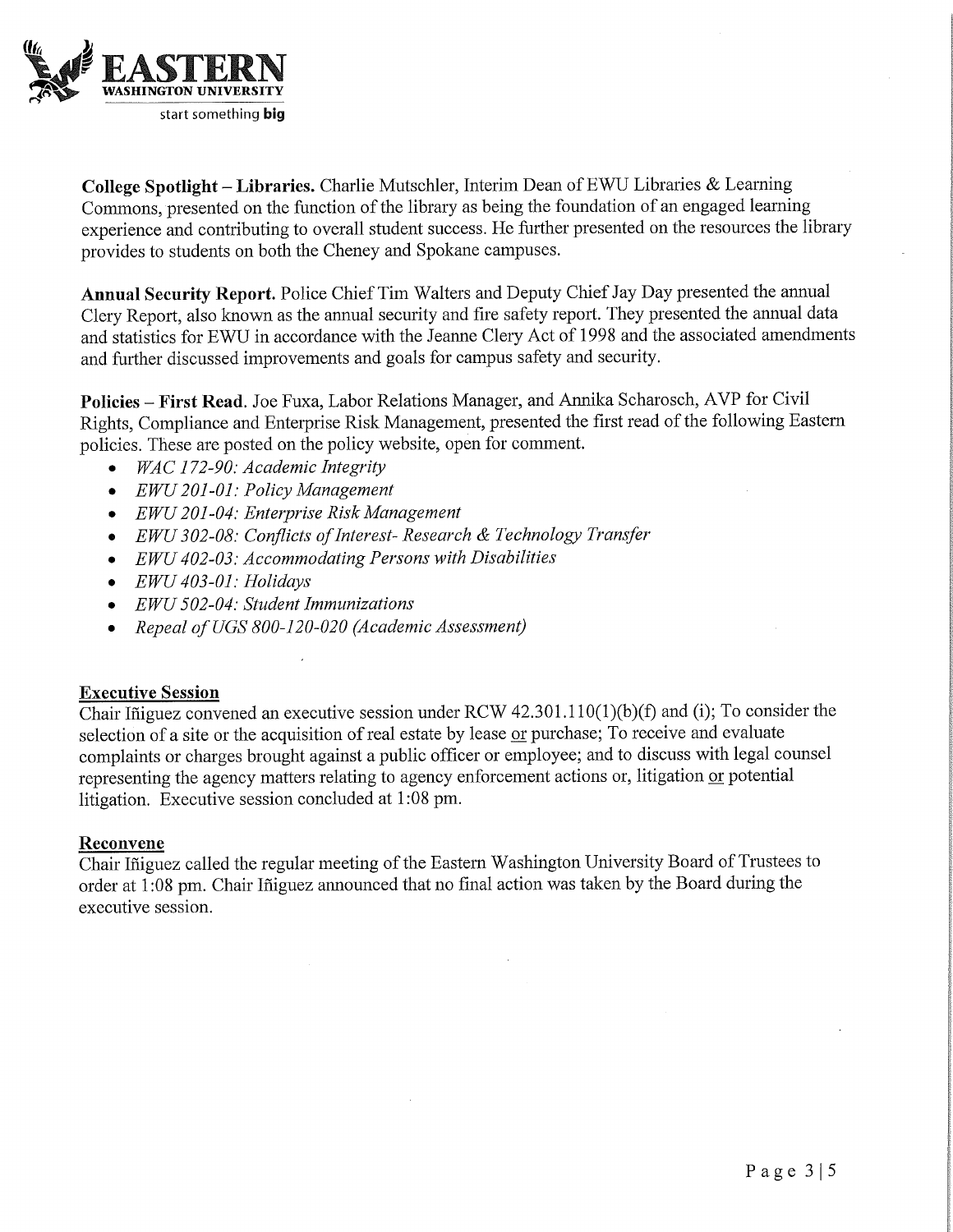

## Board of Trustees' Regular Meeting

University President's Report. President Mary Cullinan shared highlights of recent accomplishments, including a successful homecoming, the PUB ribbon-cutting ceremony, many legislative and donor visits, and successes during the football season.

President Cullinan recognized two students who work in the library; Kilee Wilson and Raven Java-McCandless. They each shared with the Board their working experiences at the library and how their jobs are helping to shape their future choices for school and career.

President Cullinan introduced Nicole DeVon as the new Director of Native American Affairs & Tribal Liaison to the President.

Board Reports/Acknowledgements. Chair Uriel Ifiiguez recognized the Advancement team for their successful fundraising efforts in the last fiscal year.

Vice Chair Vicki Wilson presented a report on the activities of the Trustees since the last regular board meeting.

#### Organization Presidents' Reports.

Faculty Organization. President Chris Valeo presented about trainings they've held during the fall quarter and a new social event they've organized for new faculty. She also provided an update on general education revisions and recruiting efforts for new faculty.

Associated Students. ASEWU President Dante Tyler presented on new and creative ways in which ASEWU is engaging and communicating with students, with a focus on equity and social justice.

Washington Federation of State Employees. President Gerald Page shared his recent activities, including having attended a council conference with colleagues from other institutions in the state. He presented that they are currently working through budget and other workforce issues and trying to incentivize meeting attendance.

United Faculty of Eastern. UFE President Michael Conlin presented on recent activities including resolutions on several faculty issues. He shared that they are preparing for negotiations with academic affairs for the new collective bargaining agreement and also researching clarifications on teaching effectiveness for tenure and promotion.

Public School Employees. President Tracy Durbin presented about their commitment to student success. They are working out issues of realignment and restructuring and also working on member development and training.